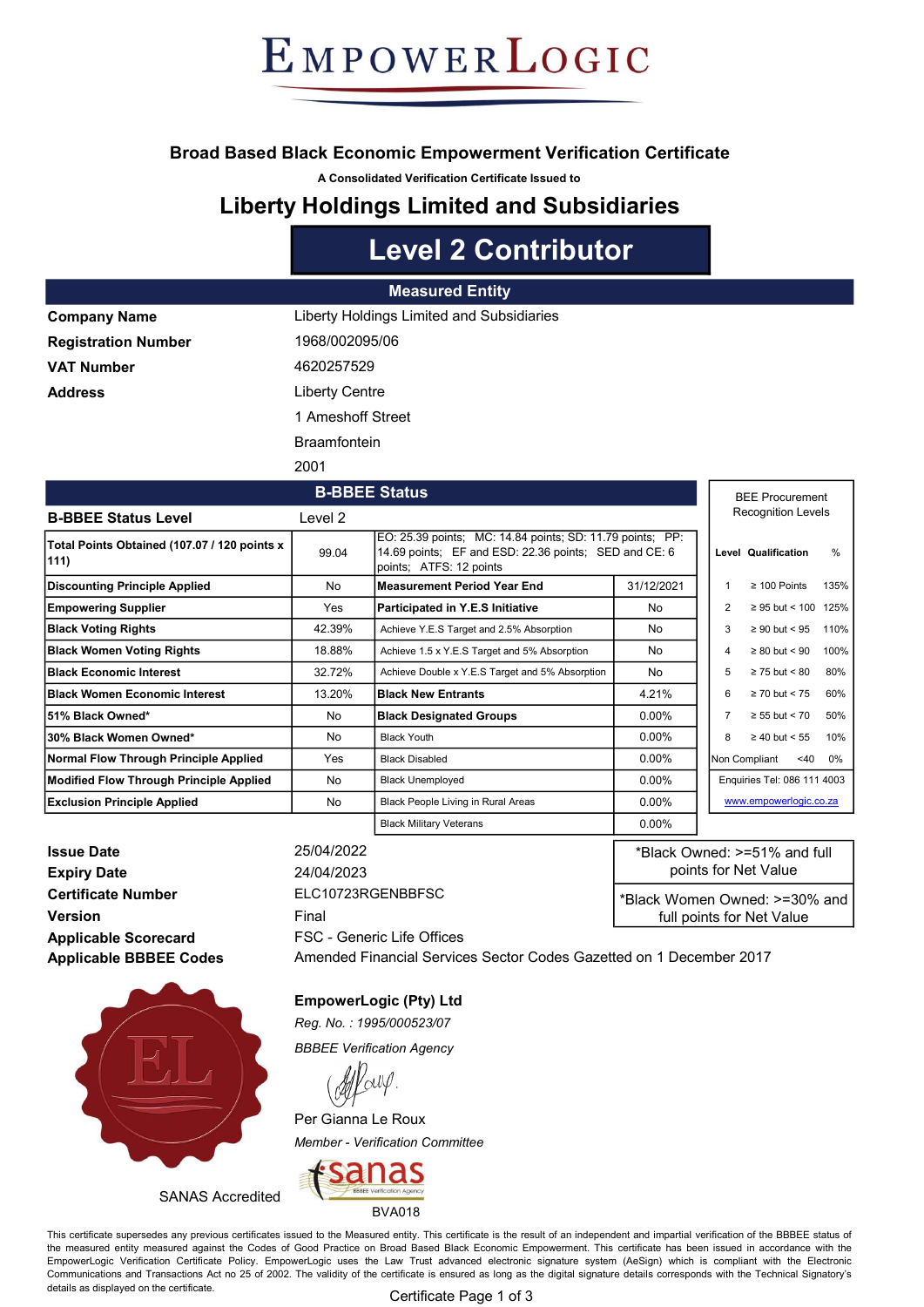

#### Broad Based Black Economic Empowerment Verification Certificate A Consolidated Verification Certificate issued to Liberty Holdings Limited and Subsidiaries

Certificate Number: ELC10723RGENBBFSC

#### BBBEE Status: Level 2 Contributor

Empowering Supplier

#### Entities Included in the Consolidated Verification Certificate

| <b>Company Name</b>                                                                         | <b>Registration Number</b> | <b>VAT Number</b> |
|---------------------------------------------------------------------------------------------|----------------------------|-------------------|
| 2 Degrees Properties Proprietary Limited                                                    | 2017/665219/07             | 4200283242        |
| Dotcoza Proprietary Limited                                                                 | 2013/178147/07             | 4020177434        |
| Eq-Fin Proprietary Limited                                                                  | 2013/169343/07             | 4180273627        |
| Frank Financial Services Proprietary Limited                                                | 2008/010016/07             | 4470254378        |
| Lexshell 615 Investments Proprietary Limited                                                | 2004/007666/07             | N/A               |
| Liberty Active Proprietary Limited                                                          | 1984/011344/07             | 4480255126        |
| Liberty Group Limited                                                                       | 1957/002788/06             | 4210116028        |
| Liberty Group Properties Proprietary Limited                                                | 1967/013612/07             | N/A               |
| Liberty Growth Proprietary Limited                                                          | 1957/002523/07             | 4920124668        |
| Liberty Health Proprietary Limited                                                          | 1998/006414/07             | 4480178542        |
| Liberty Linked Investment Platform Nominee (RF) Proprietary Limited                         | 2013/082080/07             | 4150263236        |
| Liberty Linked Investment Platform Proprietary Limited                                      | 2013/054471/07             | 4150263236        |
| Liberty Nominees Proprietary Limited                                                        | 2000/002987/07             | N/A               |
| Liberty Propco Proprietary Limited                                                          | 2014/121142/07             | 4950268971        |
| Liberty Securities Proprietary Limited                                                      | 2019/162108/07             | N/A               |
| Liberty Two Degrees Limited                                                                 | 2018/388906/06             | 4230275606        |
| Liberty Wealth Consultancy Proprietary Limited                                              | 1969/008187/07             | 4020148211        |
| LibSub1 Proprietary Limited (previously known as Frank Life Limited)                        | 2008/014113/07             | 4560257422        |
| LibSub2 Proprietary Limited (previously known as Own Your Life Rewards Proprietary Limited) | 1998/009122/07             | 4730262161        |
| Mentenova Consultants and Actuaries Proprietary Limited                                     | 2015/200246/07             | 4300273226        |

#### EmpowerLogic (Pty) Ltd

Reg. No. : 1995/000523/07

BBBEE Verification Agency

Per Gianna Le Roux **SANAS** Accredited Member - Verification Committee BVA018



This certificate supersedes any previous certificates issued to the Measured entity. This certificate is the result of an independent and impartial verification of the BBBEE status of the measured entity measured against the Codes of Good Practice on Broad Based Black Economic Empowerment. This certificate has been issued in accordance with the EmpowerLogic Verification Certificate Policy. EmpowerLogic uses the Law Trust advanced electronic signature system (AeSign) which is compliant with the Electronic Communications and Transactions Act no 25 of 2002. The validity of the certificate is ensured as long as the digital signature details corresponds with the Technical Signatory's details as displayed on the certificate.